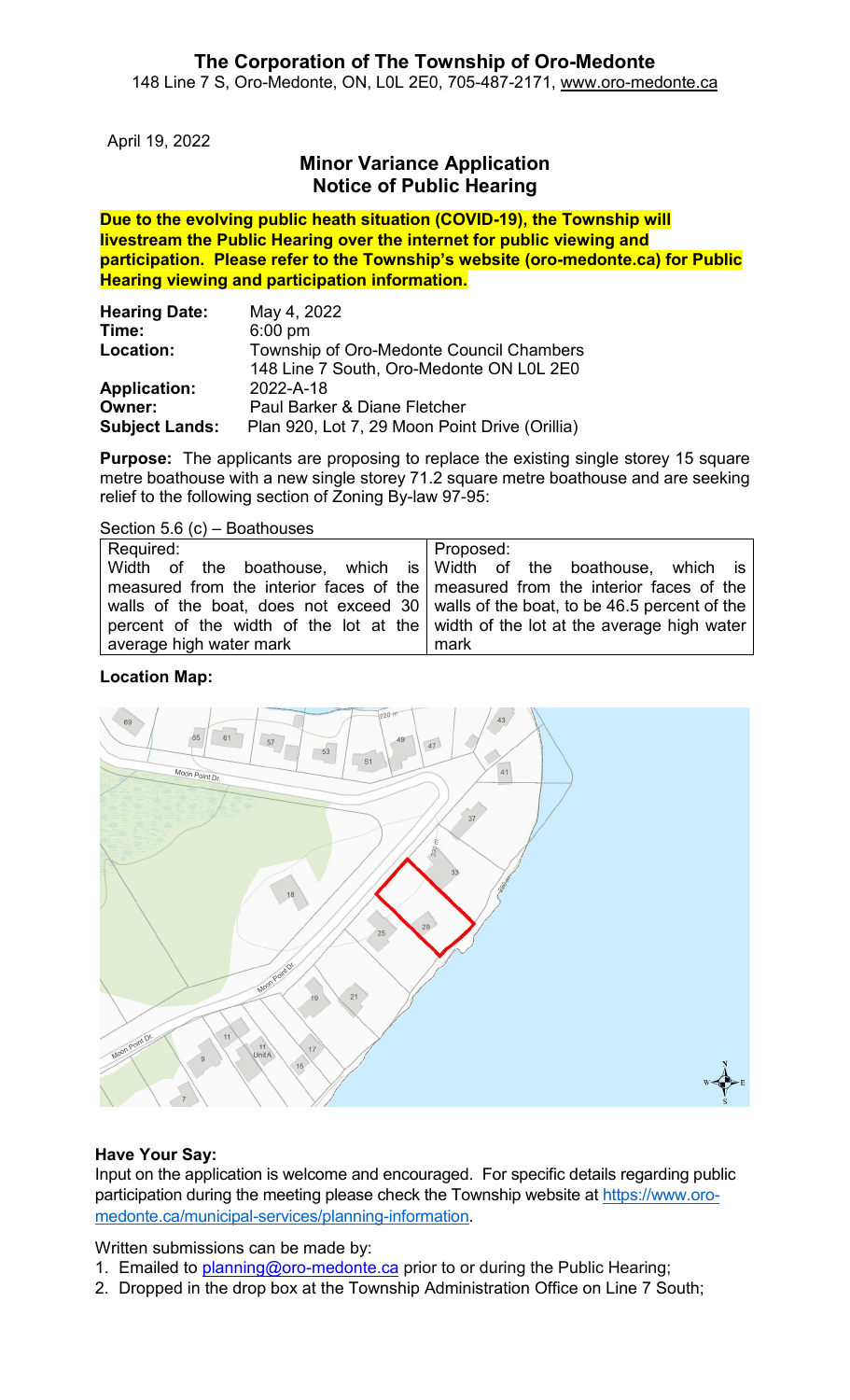3. Faxed to (705) 487-0133; or,

4. Mailed through Canada Post.

If a person or public body does not make oral submissions at the public hearing or make written submissions prior to the decision on this application, and subsequently submits an appeal of the decision, the Ontario Land Tribunal (OLT) may dismiss the appeal. If you wish to be notified of the decision of the Township of Oro-Medonte in respect to the application, you must make a written request.

Individuals who submit letters and other information to Council and its advisory bodies should be aware that all information, including contact information, contained within their communications may become part of the public record and may be made available through the agenda process, which includes publication on the Township's website.

Written submissions/requests should be directed to:

Township of Oro-Medonte 148 Line 7 South Oro-Medonte, Ontario L0L 2E0 Attn: Secretary Treasurer, Development Services [planning@oro-medonte.ca](mailto:planning@oro-medonte.ca)

### **More Information:**

For further information, please contact the Secretary-Treasurer during regular office hours Monday to Friday 8:30 a.m. to 4:30 p.m. A copy of the Staff Report will be available to the public on April 29, 2022 on the Township's Web Site: [www.oro-medonte.ca](http://www.oro-medonte.ca/) or from the Development Services Department.

Andy Karaiskakis Secretary-Treasurer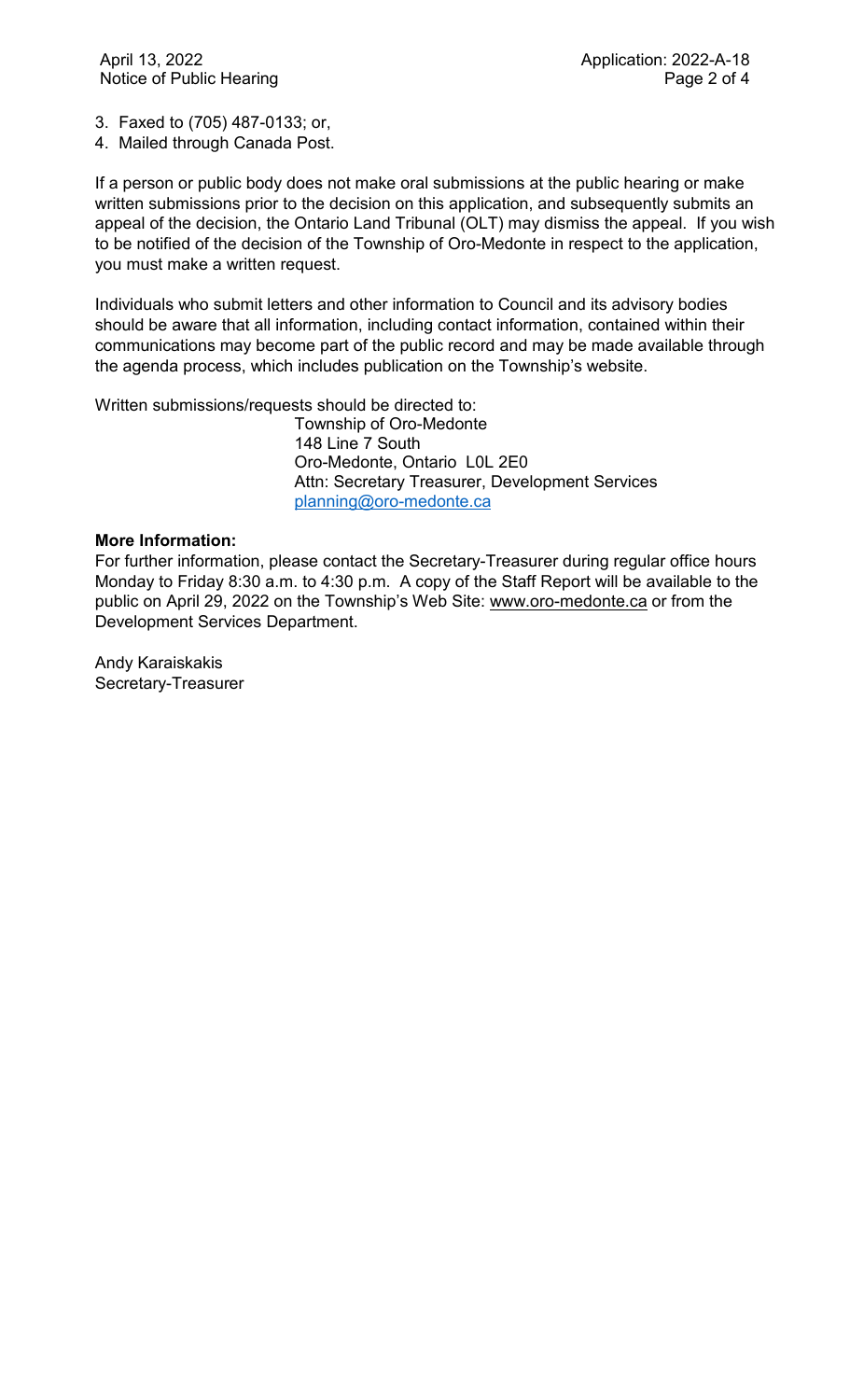## **Applicant 's Site Plan :**